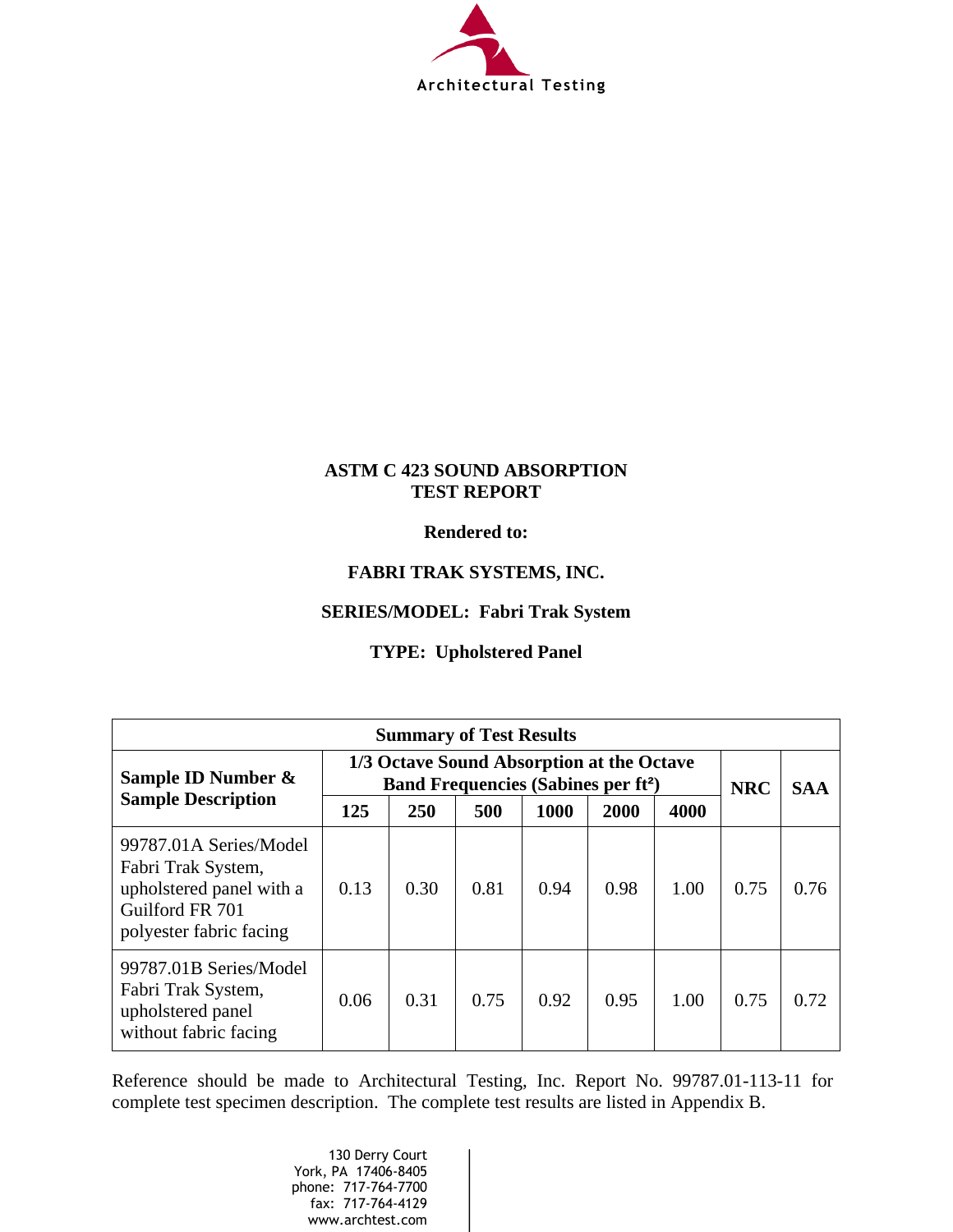

## **ACOUSTICAL PERFORMANCE TEST REPORT**

Rendered to:

FABRI TRAK SYSTEMS, INC. 2553 Route 130, Suite 2 Cranbury, New Jersey 08512

|                         | Report No: 99787.01-113-11 |
|-------------------------|----------------------------|
| Test Date:              | 04/12/10                   |
| <b>Report Date:</b>     | 04/21/10                   |
| <b>Expiration Date:</b> | 04/12/14                   |

#### **Test Sample Identification**:

**Series/Model**:Fabri Trak System

**Type**:Upholstered Panel

**Overall Size**:8' by 9'

**Project Summary**: Architectural Testing, Inc. was contracted by Fabri *Trak* Systems, Inc. to conduct a sound absorption test on a Series/Model Fabri Trak System, upholstered panel. A summary of the results is listed in the Test Results section and the complete test data is included as Appendix B of this report. The sample was provided by the client.

**Test Methods**: The acoustical test was conducted in accordance with the following:

ASTM C 423-09a, *Standard Test Method for Sound Absorption and Sound Absorption Coefficients by the Reverberation Room Method*.

ASTM E 795-05, *Standard Practices for Mounting Test Specimens During Sound Absorption Tests*.

**Test Equipment**: The equipment used to conduct these tests meets the requirements of ASTM C 423. The microphone was calibrated before conducting the sound absorption test. The test equipment and test chamber descriptions are listed in Appendix A.

> 130 Derry Court York, PA 17406-8405 phone: 717-764-7700 fax: 717-764-4129 www.archtest.com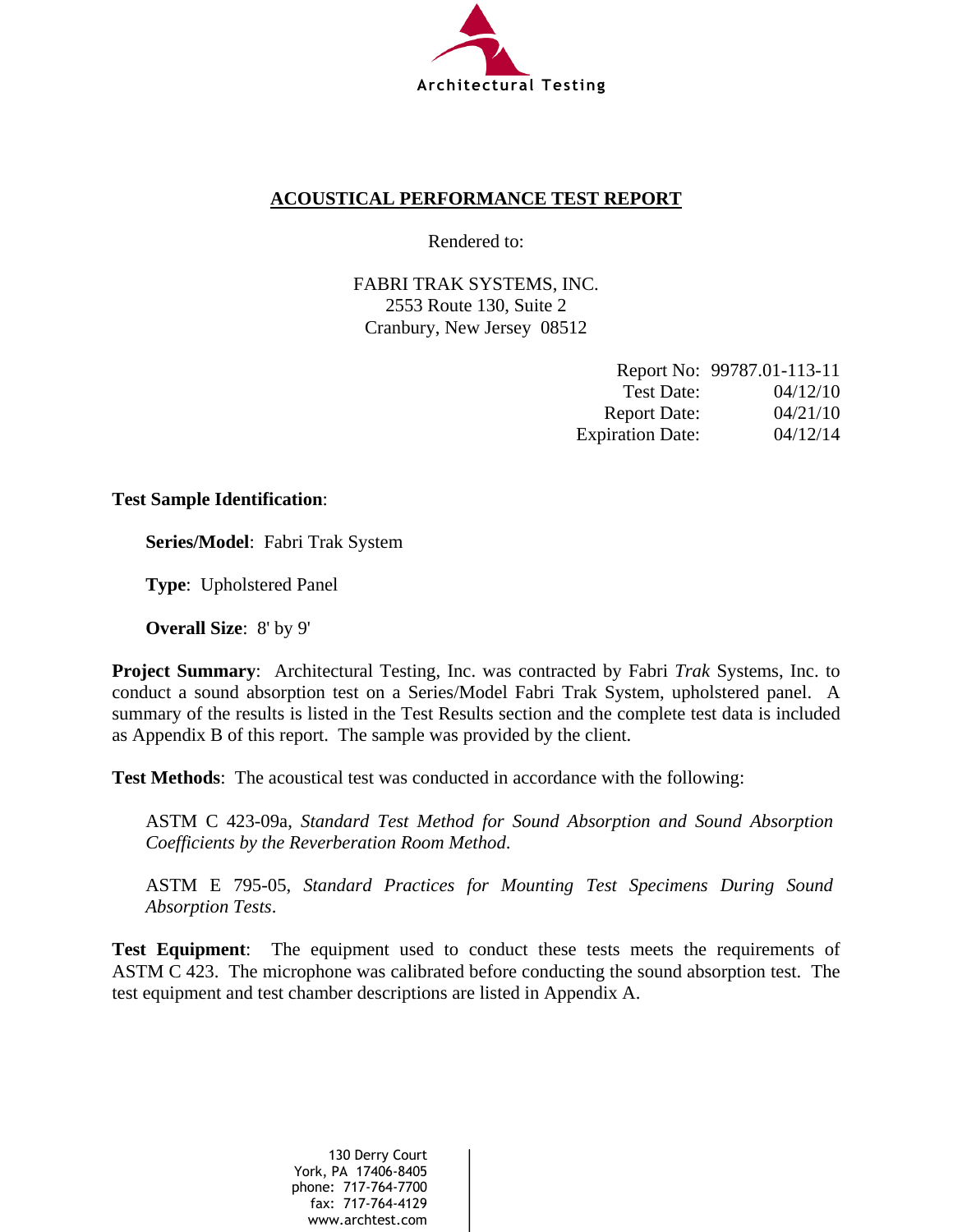

**Test Procedure**: The sound absorption of the reverberation chamber was measured before the test specimen was installed. This measurement shall be referred to as the empty room test. For the Type A mounting, the test specimen was placed directly against the test surface (floor) of the reverberation room with the absorptive side exposed to the sound field. The perimeter of the sample was sealed to the floor with aluminum angles and duct tape. The sound absorption test was then re-run. The absorption measurement with the specimen inside the chamber shall be referred to as the full room test.

For the empty and full room tests, ten decay measurements were conducted at each of the five microphone positions. The sound absorption test was conducted at 1/3 octave band frequencies ranging from 80 to 5000 hertz. The air temperature and relative humidity conditions were monitored and recorded during the empty and full room measurements.

| <b>Material Description*</b>     | Average<br><b>Thickness (inches)</b> | Average<br>Density (pcf) | Average<br>Weight (psf) |
|----------------------------------|--------------------------------------|--------------------------|-------------------------|
| Guilford FR 701 polyester fabric | 0.032                                | 23.3                     | 0.062                   |
| 1" Thick fiberglass board        | 0.972                                | 6.2                      | 0.502                   |
| 5/8" Gypsum wallboard            | 0.636                                | 43.5                     | 2.304                   |

#### **Sample Description**:

**Test Sample A Construction\***: The test sample was comprised of an upholstered 8' by 9' panel system assembled from two 4' by 9' panels and was laid directly on the reverberation room floor with specimen edges covered, comprising a total of 72 square feet. A simulated wall construction consisted of 1" Fabri Trak® (FR extruded vinyl locking-channel frame) along the perimeter of each, 4' wide by 9' long, panel, that was mounted by staples onto 5/8" thick gypsum wallboard. The assembly was fitted with 1" thick, 6 pcf density fiberglass board flush with the edge of the vinyl channels (i.e. Fabri Trak®). The fabric facing consisted of Guilford FR 701 100% polyester fabric stretched over the system and retained by the vinyl locking-channel frame (i.e. Fabri Trak<sup>®</sup>). The total weight of the sample was approximately 205 lbs.

**Test Sample B Construction\*:** The test sample was comprised of an upholstered 8' by 9' panel system assembled from two 4' by 9' panels and was laid directly on the reverberation room floor with specimen edges covered, comprising a total of 72 square feet. A simulated wall construction consisted of 1" Fabri Trak® (FR extruded vinyl locking-channel frame) along the perimeter of each, 4' wide by 9' long, panel that was mounted by staples onto 5/8" thick gypsum wallboard. The assembly was fitted with 1" thick, 6 pcf density fiberglass board flush with the edge of the vinyl channels (i.e. Fabri Trak<sup>®</sup>). The total weight of the sample without fabric was 200 lbs.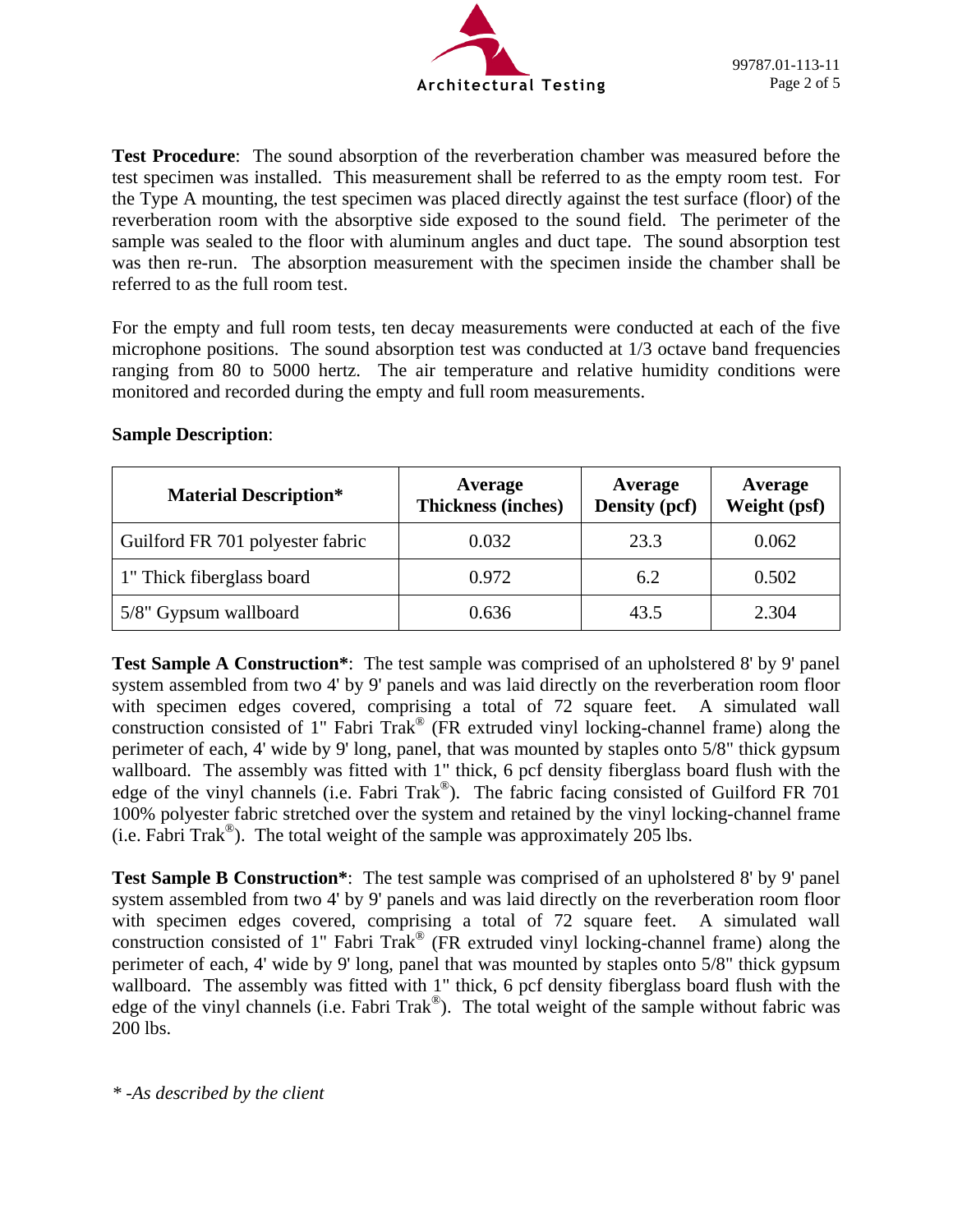

**Comments**: The sample test setup was photographed with a digital camera, and the pictures are included in Appendix C. The client did not supply drawings on the Series/Model Fabri Trak System, upholstered panel. The test specimen was returned per the client's request.

**Test Results**: A summary of the sound absorption tests is listed below:

| <b>Summary of Test Results</b>                                                                                         |                                                                                                   |      |      |      |      |      |            |            |
|------------------------------------------------------------------------------------------------------------------------|---------------------------------------------------------------------------------------------------|------|------|------|------|------|------------|------------|
| Sample ID Number &                                                                                                     | 1/3 Octave Sound Absorption at the Octave<br><b>Band Frequencies (Sabines per ft<sup>2</sup>)</b> |      |      |      |      |      | <b>NRC</b> | <b>SAA</b> |
| <b>Sample Description</b>                                                                                              | 125                                                                                               | 250  | 500  | 1000 | 2000 | 4000 |            |            |
| 99787.01A Series/Model<br>Fabri Trak System,<br>upholstered panel with a<br>Guilford FR 701<br>polyester fabric facing | 0.13                                                                                              | 0.30 | 0.81 | 0.94 | 0.98 | 1.00 | 0.75       | 0.76       |
| 99787.01B Series/Model<br>Fabri Trak System,<br>upholstered panel<br>without fabric facing                             | 0.06                                                                                              | 0.31 | 0.75 | 0.92 | 0.95 | 1.00 | 0.75       | 0.72       |

The complete test results are listed in Appendix B. The acoustical chamber is qualified down to 80 hertz. Data provided below this frequency is for reference only.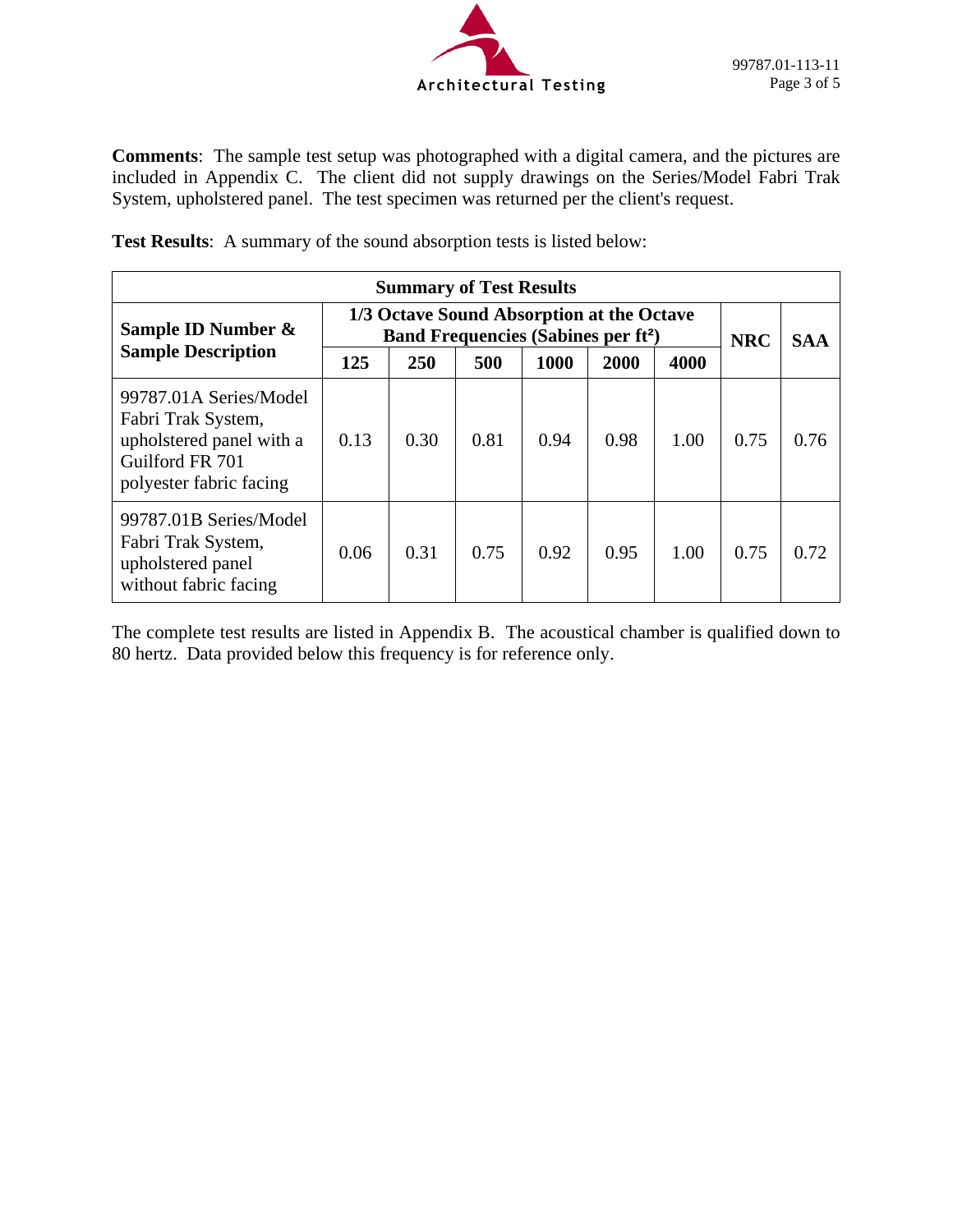

Detailed drawings, data sheets, representative samples of test specimens, a copy of this report, or other pertinent project documentation will be retained by Architectural Testing for a period of four years from the original test date. At the end of this retention period, such materials shall be discarded without notice and the service life of this report will expire. Results obtained are tested values and were secured by using the designated test methods. This report does not constitute certification of this product nor an opinion or endorsement by this laboratory. It is the exclusive property of the client so named herein and relates only to the specimen tested. This report may not be reproduced, except in full, without the written approval of Architectural Testing.

For ARCHITECTURAL TESTING, INC:

Digitally Signed by: Kurt A. Golder

Kurt A. Golden Todd D. Kister

KAG:jmcs

ond P. Kistn

Digitally Signed by: Todd D. Kister

Senior Technician - Acoustical Testing Laboratory Supervisor - Acoustical Testing

Attachments (pages): This report is complete only when all attachments listed are included. Appendix-A: Equipment description (1) Appendix-B: Complete test results (4) Appendix-C: Photographs (1)



Architectural Testing, Inc. is accredited by the International Accreditation Service, Inc. (IAS) under the specific test methods listed under lab code TL-144, in accordance with the recognized International Standard ISO/IEC 17025:2005. The laboratory's accreditation or test report in no way constitutes or implies product certification, approval, or endorsement by IAS. This test report applies only to the specimen that was tested.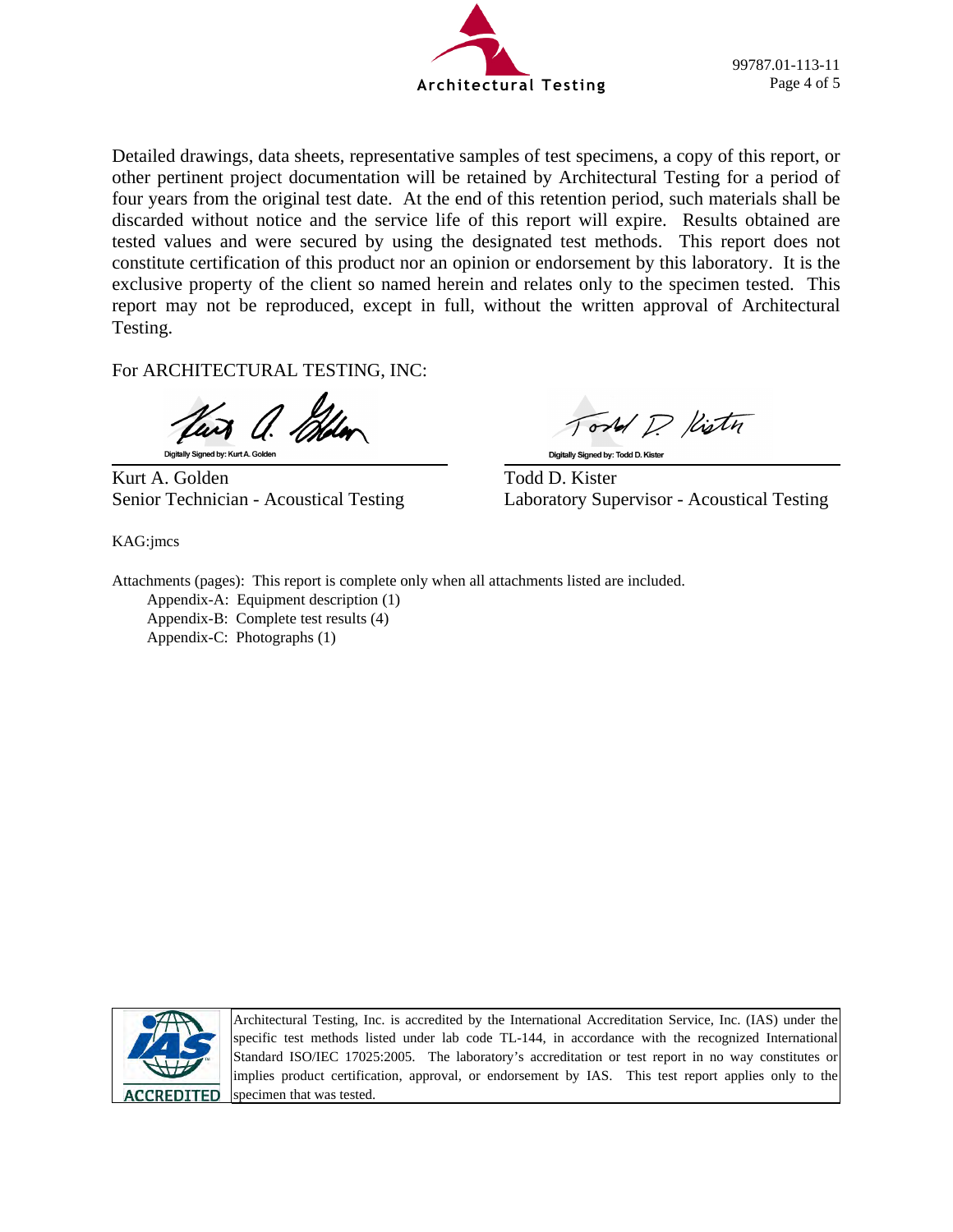

**Revision Log** 

**Rev. #** Date Page(s) Revision(s)

0 04/21/10 N/A Original Report Issue

This report produced from controlled document template ATI 00270, revised 12/14/09.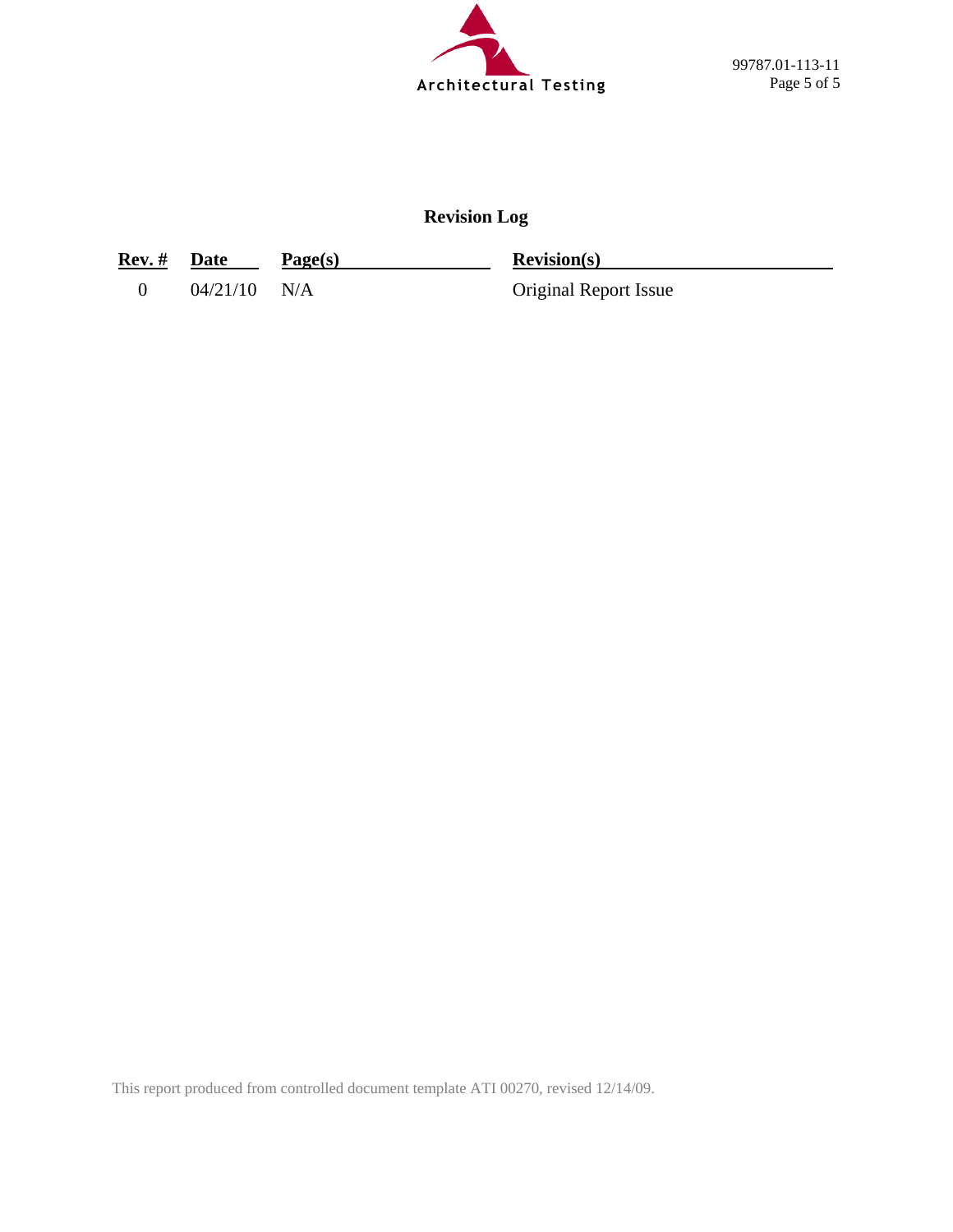

# **Appendix A**

| <b>Instrument</b>                                | Manufacturer                | Model             | <b>Description</b>                                                      | <b>ATI</b><br><b>Number</b> | Last<br><b>Calibrated</b> |
|--------------------------------------------------|-----------------------------|-------------------|-------------------------------------------------------------------------|-----------------------------|---------------------------|
| Analyzer                                         | <b>Agilent Technologies</b> | 35670A            | Dynamic signal analyzer                                                 | Y002929                     | $01/02/08*$               |
| Data Acquisition Unit                            | <b>Agilent Technologies</b> | 34970A            | Data Acquisition Unit                                                   | 62211                       | 07/29/09                  |
| Receive Room<br>Microphone                       | G.R.A.S.                    | 40AR              | 12.7 mm, Pressure type,<br>condenser microphone                         | Y003246                     | 08/18/09                  |
| Receive Room Preamp                              | G.R.A.S.                    | 26AK              | 12.7 mm Preamplifier                                                    | Y003249                     | 08/08/09                  |
| Microphone Calibrator                            | Bruel & Kjaer               | 4228              | Pistonphone calibrator                                                  | Y002816                     | 02/18/10                  |
| Noise Source                                     | <b>Delta Electronics</b>    | $SNG-1$           | Two, Uncorrelated "Pink" noise<br>signals                               | Y002181                     | N/A                       |
| Equalizer                                        | Rane                        | <b>RPE228</b>     | Programmable EO                                                         | Y002180                     | N/A                       |
| Power Amplifiers                                 | Renkus-Heinz                | P <sub>2000</sub> | Two, Amplifiers                                                         | Y002179<br>Y001779          | N/A                       |
| Receive Room<br>Loudspeakers                     | Renkus-Heinz                | Trap Jr/9"        | Two, Loudspeakers                                                       | Y001784<br>Y001785          | N/A                       |
| Receiving Room<br><b>Environmental Indicator</b> | Vaisala                     | HMW60Y            | Temperature / Humidity Indicator                                        | Y002653                     | 08/23/09                  |
| <b>Weather Station</b>                           | Davis Instruments           | 6150C             | Laboratory Barometric Pressure,<br>Y003257<br>Temperature, and Humidity |                             | 04/08/10                  |

*\*- Note: The calibration frequency for this equipment is every two years per the manufacturer's recommendation.*

#### **Test Chamber**:

|                | Volume            | <b>Description</b>                                                                                              |
|----------------|-------------------|-----------------------------------------------------------------------------------------------------------------|
| Receiving Room | $234 \text{ m}^3$ | Rotating vane and stationary diffusers<br>Temperature and humidity controlled<br>Isolation pads under the floor |

*N/A-Non Applicable*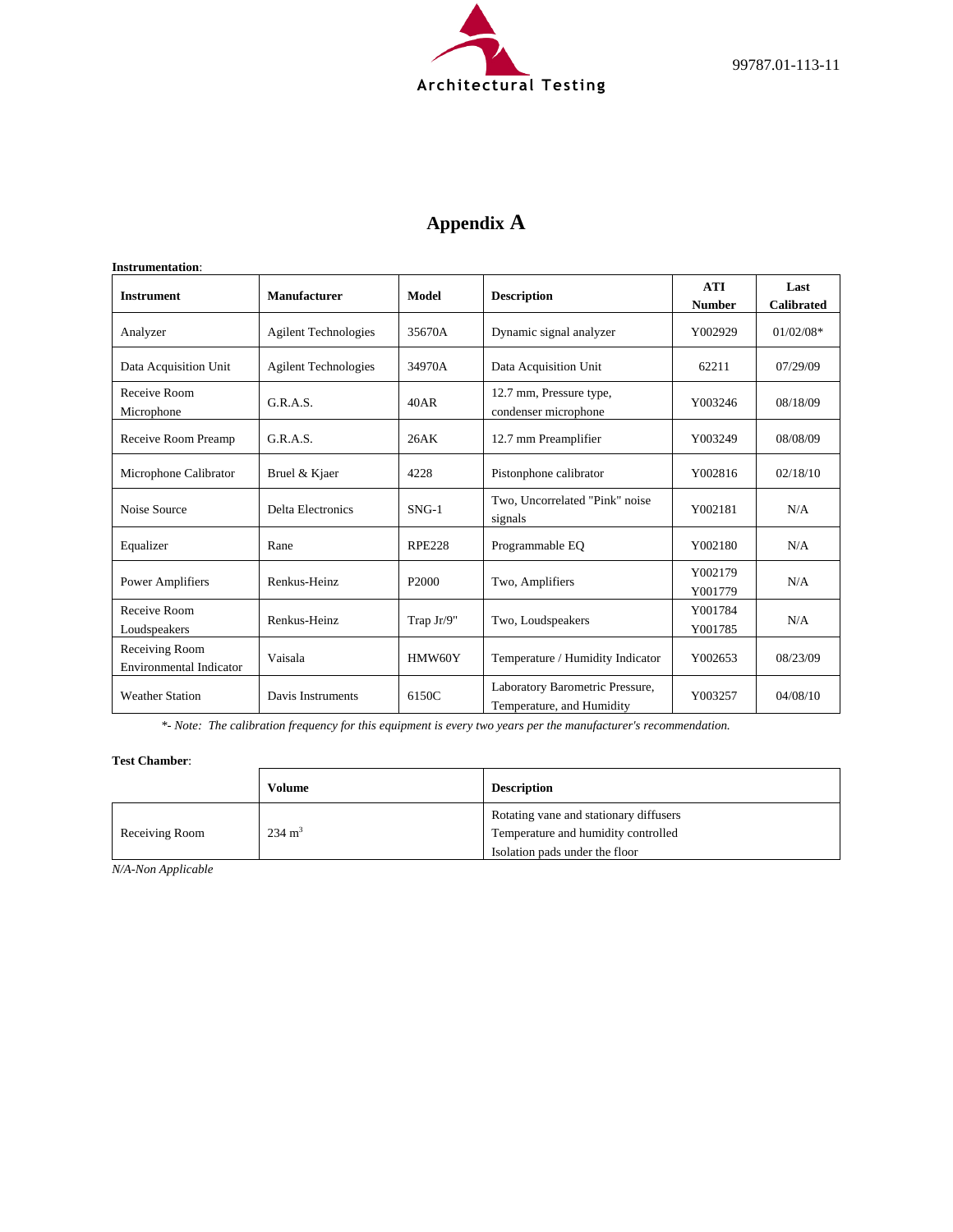

99787.01-113-11

# **Appendix B**

**Complete Test Results**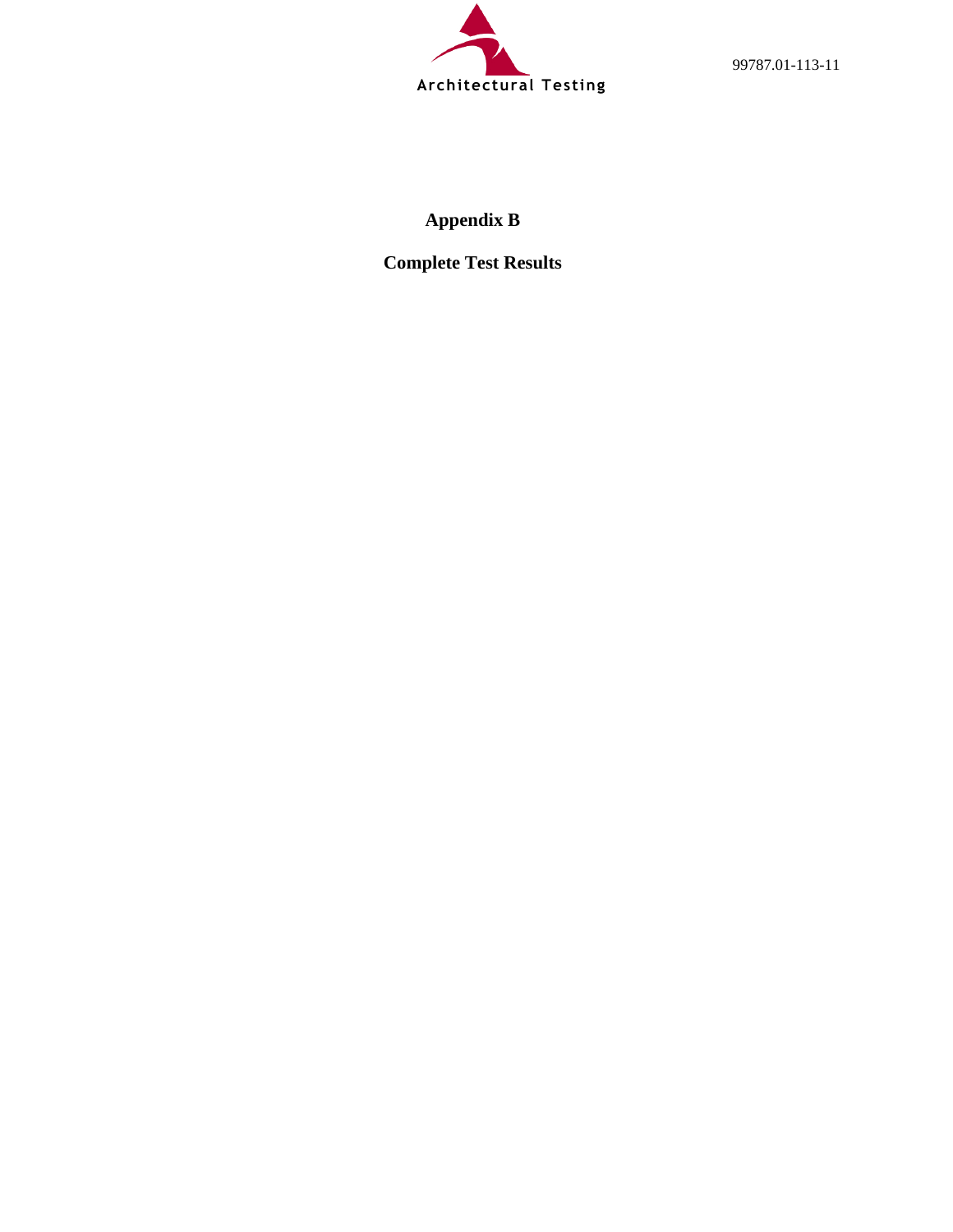

## **SOUND ABSORPTION ASTM C 423-09a**

#### **Architectural Testing**

| ATI No.                                    |                   | 99787.01A                |                                                                                     |                        |                            |                    |  |
|--------------------------------------------|-------------------|--------------------------|-------------------------------------------------------------------------------------|------------------------|----------------------------|--------------------|--|
| <b>Client</b>                              |                   | Fabri Trak Systems, Inc. |                                                                                     |                        |                            |                    |  |
| <b>Specimen</b>                            |                   |                          | Fabri Trak System, upholstered panel with a Guilford FR 701 polyester fabric facing |                        |                            |                    |  |
|                                            |                   |                          |                                                                                     |                        |                            |                    |  |
| <b>Specimen Area</b>                       |                   |                          | 72.00 Sq Ft                                                                         | <b>Mounting</b> Type A |                            |                    |  |
| Operator                                   |                   | Kurt Golden              |                                                                                     |                        |                            |                    |  |
|                                            | <b>Empty Room</b> |                          | <b>Full Room</b>                                                                    |                        | <b>Barometric Pressure</b> |                    |  |
| <b>Date</b>                                | 4/12/10           |                          | 4/12/10                                                                             |                        | 1019.7 mb                  |                    |  |
|                                            |                   |                          |                                                                                     |                        |                            |                    |  |
| <b>Temp F</b>                              | 72.4              |                          | 72.8                                                                                |                        |                            |                    |  |
| <b>RH %</b>                                | 39.7              |                          | 40.1                                                                                |                        |                            |                    |  |
|                                            | <b>Empty Room</b> |                          | <b>Full Room</b>                                                                    |                        | <b>Absorption</b>          |                    |  |
| <b>Freq</b>                                | <b>Absorption</b> | <b>Uncert</b>            | <b>Absorption</b>                                                                   | <b>Uncert</b>          | <b>Coefficient</b>         | <b>Uncertainty</b> |  |
| (Hz)                                       | (Sabines)         |                          | (Sabines)                                                                           |                        | (Sabines/Sq.Ft.)           |                    |  |
| 50                                         | 42.36             | 0.617                    | 44.60                                                                               | 0.236                  | 0.03                       | 0.009              |  |
| 63                                         | 43.62             | 0.206                    | 47.78                                                                               | 0.337                  | 0.06                       | 0.005              |  |
| 80                                         | 49.30             | 0.113                    | 51.75                                                                               | 0.089                  | 0.03                       | 0.002              |  |
| 100                                        | 58.06             | 0.497                    | 54.69                                                                               | 0.374                  | 0.00                       | 0.009              |  |
| 125                                        | 48.97             | 0.288                    | 57.97                                                                               | 0.452                  | 0.13                       | 0.007              |  |
| 160                                        | 45.39             | 0.011                    | 53.67                                                                               | 0.334                  | 0.12                       | 0.005              |  |
| 200                                        | 48.96             | 0.159                    | 60.35                                                                               | 0.099                  | 0.16                       | 0.003              |  |
| 250                                        | 48.37             | 0.015                    | 69.81                                                                               | 0.035                  | 0.30                       | 0.001              |  |
| 315                                        | 49.46             | 0.301                    | 83.42                                                                               | 0.100                  | 0.47                       | 0.004              |  |
| 400                                        | 52.95             | 0.181                    | 96.02                                                                               | 0.210                  | 0.60                       | 0.004              |  |
| 500                                        | 50.01             | 0.280                    | 108.22                                                                              | 0.041                  | 0.81                       | 0.004              |  |
| 630                                        | 47.69             | 0.142                    | 109.82                                                                              | 0.424                  | 0.86                       | 0.006              |  |
| 800                                        | 48.21             | 0.010                    | 112.23                                                                              | 0.357                  | 0.89                       | 0.005              |  |
| 1000                                       | 48.77             | 0.019                    | 116.49                                                                              | 0.193                  | 0.94                       | 0.003              |  |
| 1250                                       | 51.91             | 0.066                    | 127.26                                                                              | 0.298                  | 1.05                       | 0.004              |  |
| 1600                                       | 51.47             | 0.022                    | 123.97                                                                              | 0.087                  | 1.01                       | 0.001              |  |
| 2000                                       | 51.87             | 0.040                    | 122.43                                                                              | 0.031                  | 0.98                       | 0.001              |  |
| 2500                                       | 54.86             | 0.078                    | 126.90                                                                              | 0.502                  | 1.00                       | 0.007              |  |
| 3150                                       | 58.33             | 0.059                    | 130.18                                                                              | 0.161                  | 1.00                       | 0.002              |  |
| 4000                                       | 57.62             | 0.095                    | 129.40                                                                              | 0.121                  | 1.00                       | 0.002              |  |
| 5000                                       | 65.23             | 0.208                    | 138.12                                                                              | 0.142                  | 1.01                       | 0.003              |  |
| 6300                                       | 62.27             | 0.061                    | 138.22                                                                              | 0.198                  | 1.05                       | 0.003              |  |
| 8000                                       | 57.34             | 0.265                    | 130.14                                                                              | 0.096                  | 1.01                       | 0.004              |  |
| <b>NRC Rating =</b><br><b>SAA Rating =</b> |                   | 0.75<br>0.76             |                                                                                     |                        |                            |                    |  |

#### *Note: The acoustical chambers are qualified for measurements down to 80 hertz. Data reported below 80 hertz is for reference only.*

|                   | Architectural Testing, Inc. is accredited by the International Accreditation Service, Inc. (IAS) under<br>the specific test methods listed under lab code TL-144, in accordance with the recognized<br>International Standard ISO/IEC 17025:2005. The laboratory's accreditation or test report in no way<br>constitutes or implies product certification, approval, or endorsement by IAS. This test report applies |
|-------------------|----------------------------------------------------------------------------------------------------------------------------------------------------------------------------------------------------------------------------------------------------------------------------------------------------------------------------------------------------------------------------------------------------------------------|
|                   |                                                                                                                                                                                                                                                                                                                                                                                                                      |
| <b>ACCREDITED</b> | only to the specimen that was tested.                                                                                                                                                                                                                                                                                                                                                                                |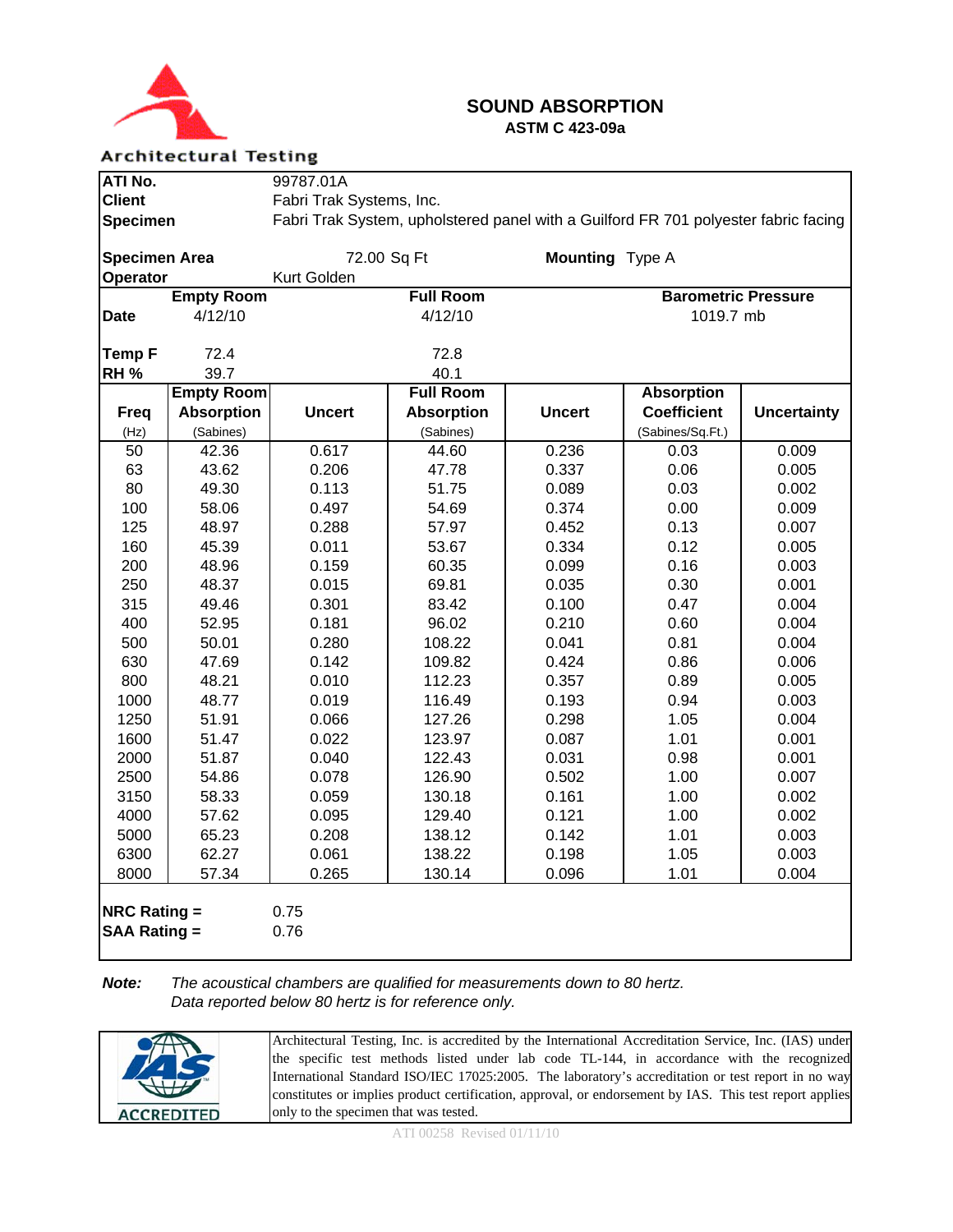

#### **Architectural Testing**





ATI 00258 Revised 01/11/10

only to the specimen that was tested.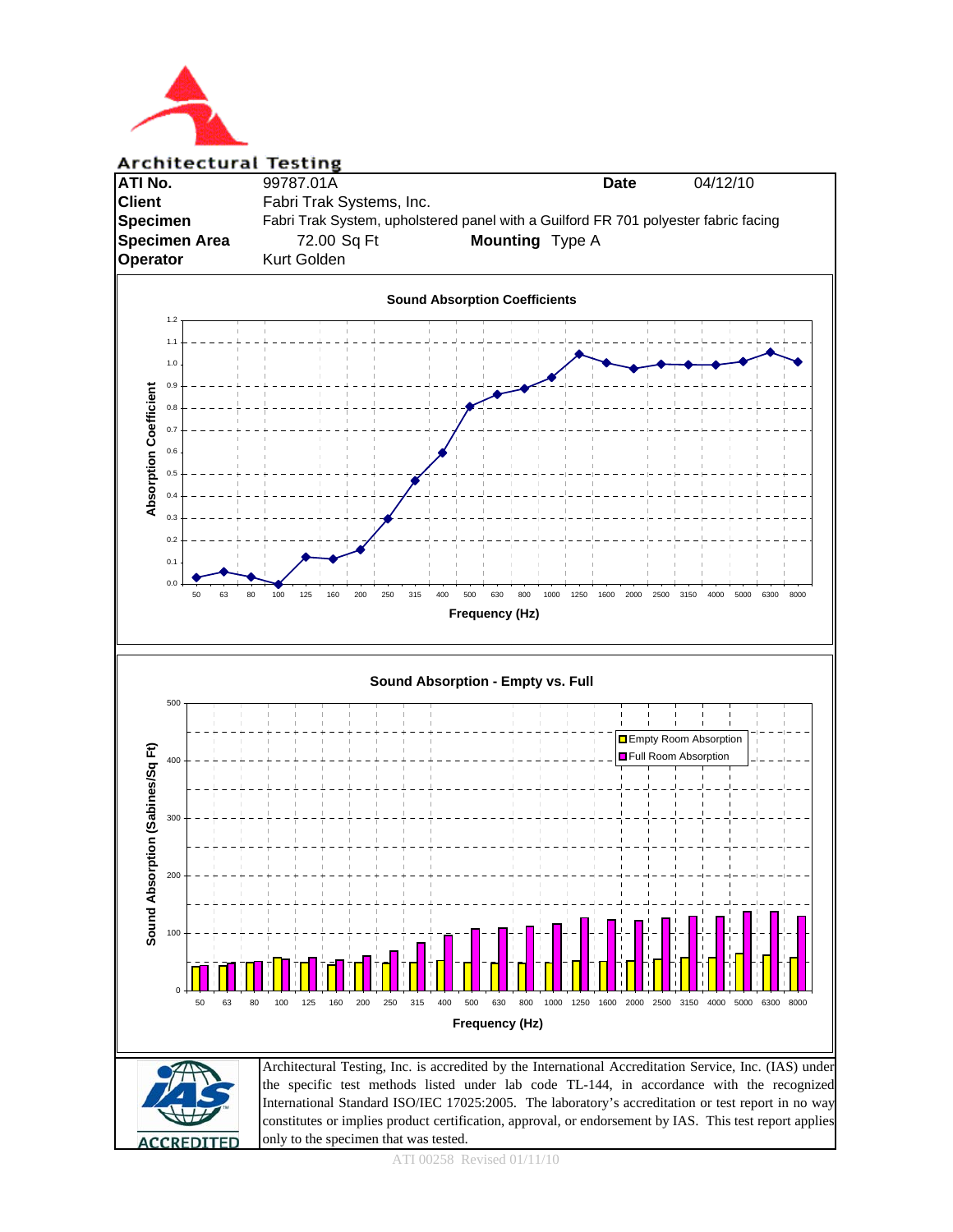

#### **SOUND ABSORPTION ASTM C 423-09a**

#### **Architectural Testing**

| ATI No.                                    |                   | 99787.01B                |                                                            |                 |                            |                    |  |
|--------------------------------------------|-------------------|--------------------------|------------------------------------------------------------|-----------------|----------------------------|--------------------|--|
| <b>Client</b>                              |                   | Fabri Trak Systems, Inc. |                                                            |                 |                            |                    |  |
| <b>Specimen</b>                            |                   |                          | Fabri Trak System, upholstered panel without fabric facing |                 |                            |                    |  |
|                                            |                   |                          |                                                            |                 |                            |                    |  |
| <b>Specimen Area</b>                       |                   | 72.00 Sq Ft              |                                                            | Mounting Type A |                            |                    |  |
| Operator                                   |                   | Kurt Golden              |                                                            |                 |                            |                    |  |
|                                            | <b>Empty Room</b> |                          | <b>Full Room</b>                                           |                 | <b>Barometric Pressure</b> |                    |  |
| <b>Date</b>                                | 4/12/10           |                          | 4/12/10                                                    |                 | 1019.5 mb                  |                    |  |
|                                            |                   |                          |                                                            |                 |                            |                    |  |
| <b>Temp F</b>                              | 72.4              |                          | 73.2                                                       |                 |                            |                    |  |
| RH <sub>%</sub>                            | 39.7              |                          | 40.5                                                       |                 |                            |                    |  |
|                                            | <b>Empty Room</b> |                          | <b>Full Room</b>                                           |                 | <b>Absorption</b>          |                    |  |
| <b>Freq</b>                                | <b>Absorption</b> | <b>Uncert</b>            | <b>Absorption</b>                                          | <b>Uncert</b>   | <b>Coefficient</b>         | <b>Uncertainty</b> |  |
| (Hz)                                       | (Sabines)         |                          | (Sabines)                                                  |                 | (Sabines/Sq.Ft.)           |                    |  |
| $\overline{50}$                            | 42.36             | 0.617                    | 45.65                                                      | 0.657           | 0.05                       | 0.013              |  |
| 63                                         | 43.62             | 0.206                    | 45.37                                                      | 0.802           | 0.02                       | 0.011              |  |
| 80                                         | 49.30             | 0.113                    | 50.38                                                      | 0.207           | 0.02                       | 0.003              |  |
| 100                                        | 58.06             | 0.497                    | 54.78                                                      | 0.708           | 0.00                       | 0.012              |  |
| 125                                        | 48.97             | 0.288                    | 53.10                                                      | 0.159           | 0.06                       | 0.005              |  |
| 160                                        | 45.39             | 0.011                    | 50.76                                                      | 0.017           | 0.07                       | 0.000              |  |
| 200                                        | 48.96             | 0.159                    | 58.44                                                      | 0.367           | 0.13                       | 0.006              |  |
| 250                                        | 48.37             | 0.015                    | 70.57                                                      | 0.386           | 0.31                       | 0.005              |  |
| 315                                        | 49.46             | 0.301                    | 79.64                                                      | 0.378           | 0.42                       | 0.007              |  |
| 400                                        | 52.95             | 0.181                    | 92.06                                                      | 0.521           | 0.54                       | 0.008              |  |
| 500                                        | 50.01             | 0.280                    | 104.20                                                     | 0.252           | 0.75                       | 0.005              |  |
| 630                                        | 47.69             | 0.142                    | 104.77                                                     | 0.151           | 0.79                       | 0.003              |  |
| 800                                        | 48.21             | 0.010                    | 110.05                                                     | 0.489           | 0.86                       | 0.007              |  |
| 1000                                       | 48.77             | 0.019                    | 114.92                                                     | 0.003           | 0.92                       | 0.000              |  |
| 1250                                       | 51.91             | 0.066                    | 122.49                                                     | 0.256           | 0.98                       | 0.004              |  |
| 1600                                       | 51.47             | 0.022                    | 122.23<br>119.91                                           | 0.070           | 0.98                       | 0.001              |  |
| 2000                                       | 51.87<br>54.87    | 0.040<br>0.078           | 124.36                                                     | 0.151<br>0.441  | 0.95                       | 0.002<br>0.006     |  |
| 2500<br>3150                               |                   | 0.059                    |                                                            | 0.538           | 0.97                       | 0.008              |  |
| 4000                                       | 58.33<br>57.62    | 0.095                    | 131.14<br>129.35                                           | 0.342           | 1.01<br>1.00               | 0.005              |  |
| 5000                                       | 65.24             | 0.208                    | 137.49                                                     | 0.062           | 1.00                       | 0.003              |  |
| 6300                                       | 62.27             | 0.061                    | 137.85                                                     | 0.021           | 1.05                       | 0.001              |  |
| 8000                                       | 57.35             | 0.265                    | 130.74                                                     | 0.289           | 1.02                       | 0.005              |  |
|                                            |                   |                          |                                                            |                 |                            |                    |  |
| <b>NRC Rating =</b><br><b>SAA Rating =</b> |                   | 0.75<br>0.72             |                                                            |                 |                            |                    |  |

#### *Note: The acoustical chambers are qualified for measurements down to 80 hertz. Data reported below 80 hertz is for reference only.*

|                   | Architectural Testing, Inc. is accredited by the International Accreditation Service, Inc. (IAS) under<br>the specific test methods listed under lab code TL-144, in accordance with the recognized           |
|-------------------|---------------------------------------------------------------------------------------------------------------------------------------------------------------------------------------------------------------|
|                   | International Standard ISO/IEC 17025:2005. The laboratory's accreditation or test report in no way<br>constitutes or implies product certification, approval, or endorsement by IAS. This test report applies |
| <b>ACCREDITED</b> | only to the specimen that was tested.                                                                                                                                                                         |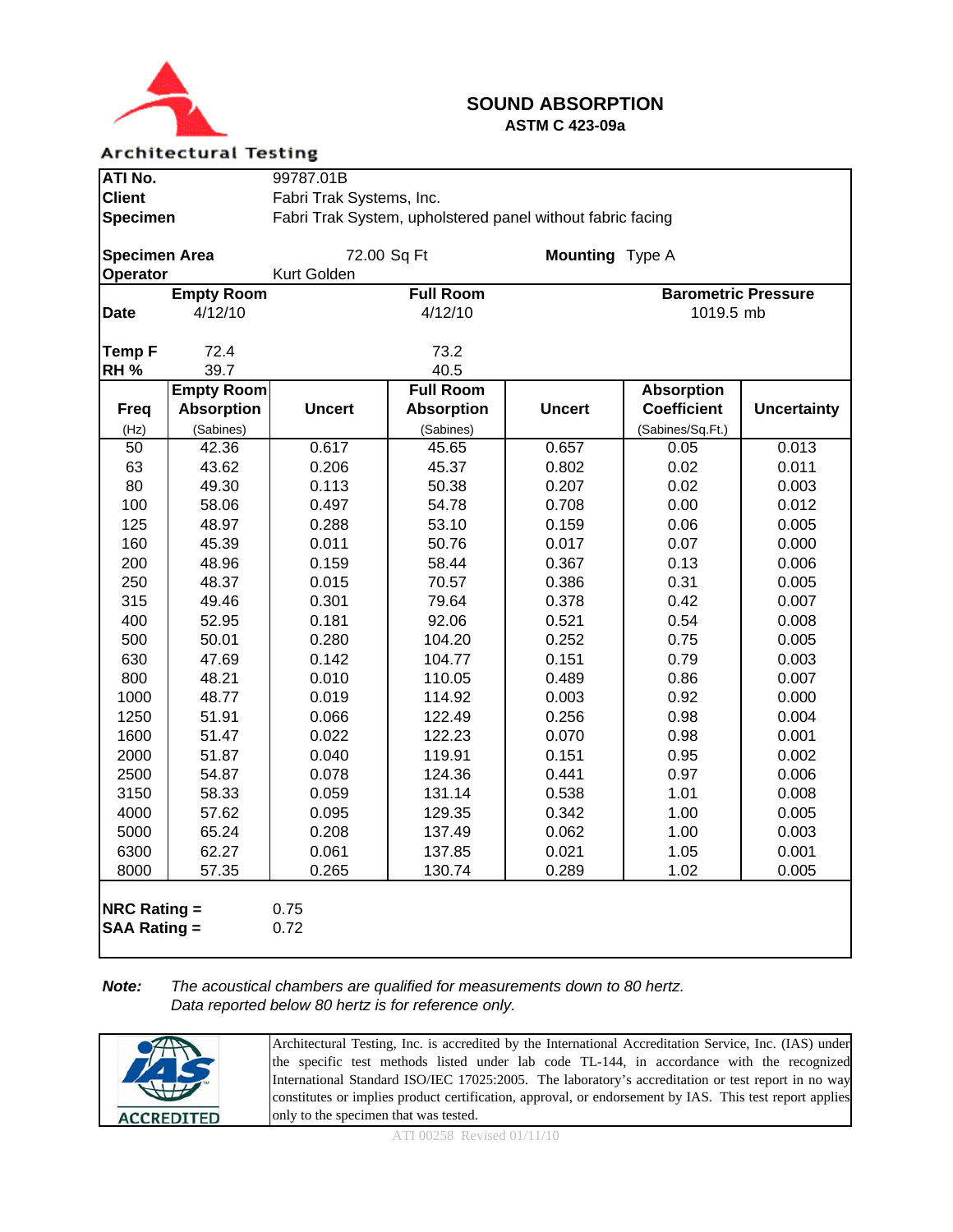

# **Architectural Testing ATI No.** 99787.01B **Date** 04/12/10 **Client** Fabri Trak Systems, Inc. **Specimen** Fabri Trak System, upholstered panel without fabric facing **Specimen Area** 72.00 Sq Ft **Mounting** Type A **Operator** Kurt Golden **Sound Absorption Coefficients** 1.2  $\ddot{ }$ 1.0 0.9 **Absorption Coefficient Absorption Coefficient** 0.8 0.7  $0.6$ 0.5  $0.4$  $\overline{0}$ . 0.2  $0.1$ 0.0 50 63 80 100 125 160 200 250 315 400 500 630 800 1000 1250 1600 2000 2500 3150 4000 5000 6300 8000 **Frequency (Hz) Sound Absorption - Empty vs. Full** 500 **Empty Room Absorption** Sound Absorption (Sabines/Sq Ft) **Sound Absorption (Sabines/Sq Ft) Full Room Absorption** 400 30 200